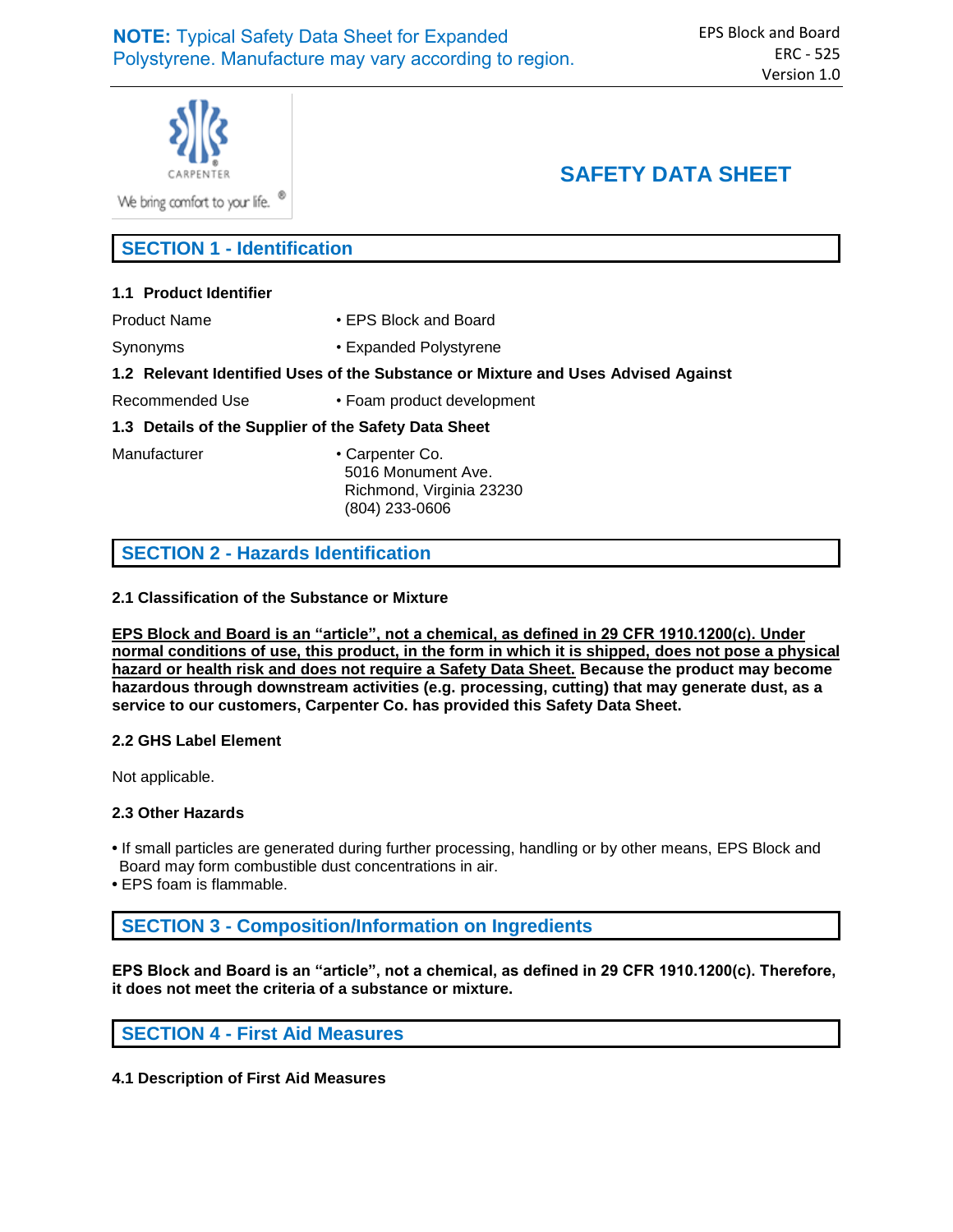By route of inhalation **•** Remove victim to fresh air. By route of dermal contact • Wash skin with soap and water. By route of eye contact **• Flush with plenty of water. Remove larger particulates** from the eye. By route of ingestion **• If more than a mouthful is swallowed, give 1 to 2** glasses of water. Seek medical attention.

# **SECTION 5 - Firefighting Measures**

## **5.1 Extinguishing Media**

- Suitable Extinguishing Media **Dry chemical, foam, carbon dioxide, water fog or fine** spray. Do not use direct water spray.
- Unsuitable Extinguishing Media No data available.

## **5.2 Special Hazards Arising From the Substance or Mixture**

• Emits oxides of carbon and irritating smoke.

## **5.3 Special Protective Actions for Firefighters**

**•** Wear positive pressure self-contained breathing apparatus (SCBA) and protective firefighting clothing.

## **SECTION 6 - Accidental Release Measures**

Not applicable

# **SECTION 7: Handling and Storage**

## **7.1 Precautions for Safe Handling**

- Keep away from heat and ignition sources.
- Minimize dust generation and accumulation.
- No open flames, no sparks and no smoking.
- Routine housekeeping should be instituted to ensure that dusts does not accumulate on surfaces.

## **7.2 Conditions for Safe Storage, Including any Incompatibilities**

| Storage           | • Maintain adequate sprinkler protection where large<br>volumes of product are stored.<br>• Store in compliance with insurance regulations, local<br>building codes or other legal requirements. Maintain<br>aisle space to permit access for fire-fighting equipment<br>and personnel to all EPS storage areas. |  |
|-------------------|------------------------------------------------------------------------------------------------------------------------------------------------------------------------------------------------------------------------------------------------------------------------------------------------------------------|--|
| Incompatibilities | • Keep away from ignition sources.                                                                                                                                                                                                                                                                               |  |
| Other Information | • No additional information.                                                                                                                                                                                                                                                                                     |  |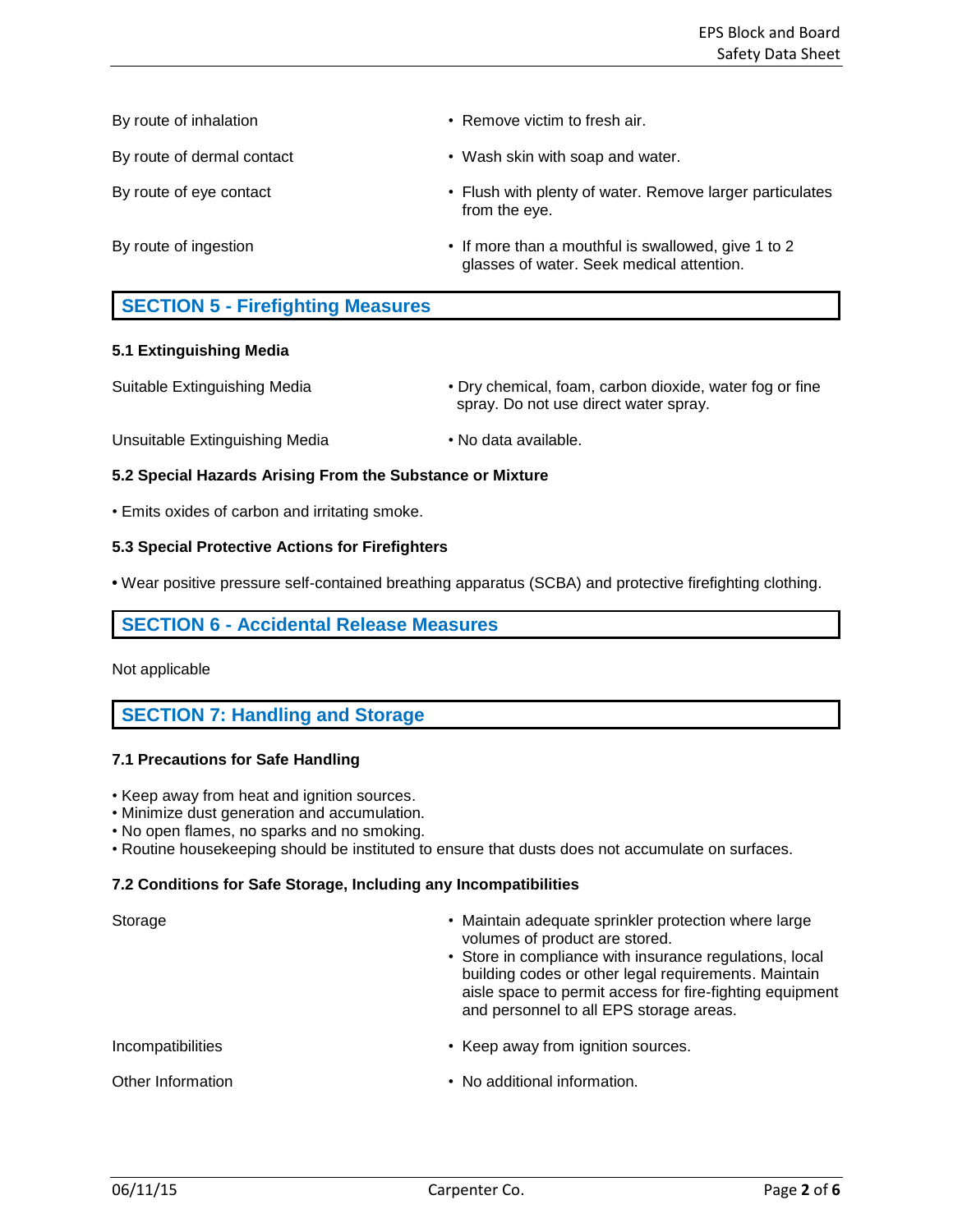# **SECTION 8: Exposure Controls/ Personal Protection**

## **8.1 Control Parameters**

| <b>Exposure Limits/Guidelines</b>      | • OSHA has established PEL values of 15 milligrams per<br>cubic meters (mg/m <sup>3</sup> ) for total dust and 5 mg/m <sup>3</sup> of<br>respirable dust (8-hour TWA) for such particulates not<br>otherwise regulated (PNOR). |  |
|----------------------------------------|--------------------------------------------------------------------------------------------------------------------------------------------------------------------------------------------------------------------------------|--|
| <b>8.2 Exposure Controls</b>           |                                                                                                                                                                                                                                |  |
| <b>Engineering Controls</b>            | • General ventilation.                                                                                                                                                                                                         |  |
| Eye/Face Protection                    | • Safety glasses with side shields.                                                                                                                                                                                            |  |
| <b>Respiratory Protection</b>          | • None required under normal use.                                                                                                                                                                                              |  |
| <b>Skin Protection</b>                 | • None required under normal use.                                                                                                                                                                                              |  |
| <b>Environmental Exposure Controls</b> | • No data available.                                                                                                                                                                                                           |  |
| <b>Additional Protection Measures</b>  | • None                                                                                                                                                                                                                         |  |

# **SECTION 9: Physical and Chemical Properties**

## **9.1 Information on Physical and Chemical Properties**

| <b>Material Description</b>                   |                            |                                             |                              |  |  |
|-----------------------------------------------|----------------------------|---------------------------------------------|------------------------------|--|--|
| <b>Physical Form</b>                          | • Solid                    | Odor                                        | • Slight hydrocarbon<br>odor |  |  |
| Appearance                                    | · No data available        | <b>Odor Threshold</b>                       | • No data available          |  |  |
| Color                                         | • White                    |                                             |                              |  |  |
| <b>General Properties</b>                     |                            |                                             |                              |  |  |
| <b>Boiling Point</b>                          | • Not measurable           | <b>Melting Point</b>                        | • Not measurable             |  |  |
| Decomposition<br>Temperature                  | • No data available        | рH                                          | • Not measurable             |  |  |
| Density                                       | • No data available        | <b>Water Solubility</b>                     | • Negligible                 |  |  |
| <b>Solvent Solubility</b>                     | • No data available        | Viscosity                                   | • No data available          |  |  |
| <b>Explosive Properties</b>                   | • No data available        | <b>Oxidizing Properties</b>                 | · No data available          |  |  |
| Decomposition<br>Temperature                  | • Not measurable           | <b>Specific Gravity/Relative</b><br>Density | • <1.0 (H <sub>2</sub> O=1)  |  |  |
| <b>Volatility</b>                             |                            |                                             |                              |  |  |
| Vapor Pressure                                | • Not measurable           | <b>Vapor Density</b>                        | • Not measurable             |  |  |
| <b>Evaporation Rate</b>                       | • Not measurable           | VOC (Vol.)                                  | · No data available          |  |  |
| Volatiles (Vol.)                              | • No data available        |                                             |                              |  |  |
| <b>Flammability</b>                           |                            |                                             |                              |  |  |
| <b>Flash Point</b>                            | · No data available        | LEL                                         | • No data available          |  |  |
| UEL                                           | • No data available        | Flammability (solid, gas)                   | . WILL BURN IN FIRE          |  |  |
| Auto-ignition Temperature                     | • >800°F (ASTM-D-<br>1929) |                                             |                              |  |  |
| Environmental                                 |                            |                                             |                              |  |  |
| <b>Octanol/Water Partition</b><br>Coefficient | • Not measurable           |                                             |                              |  |  |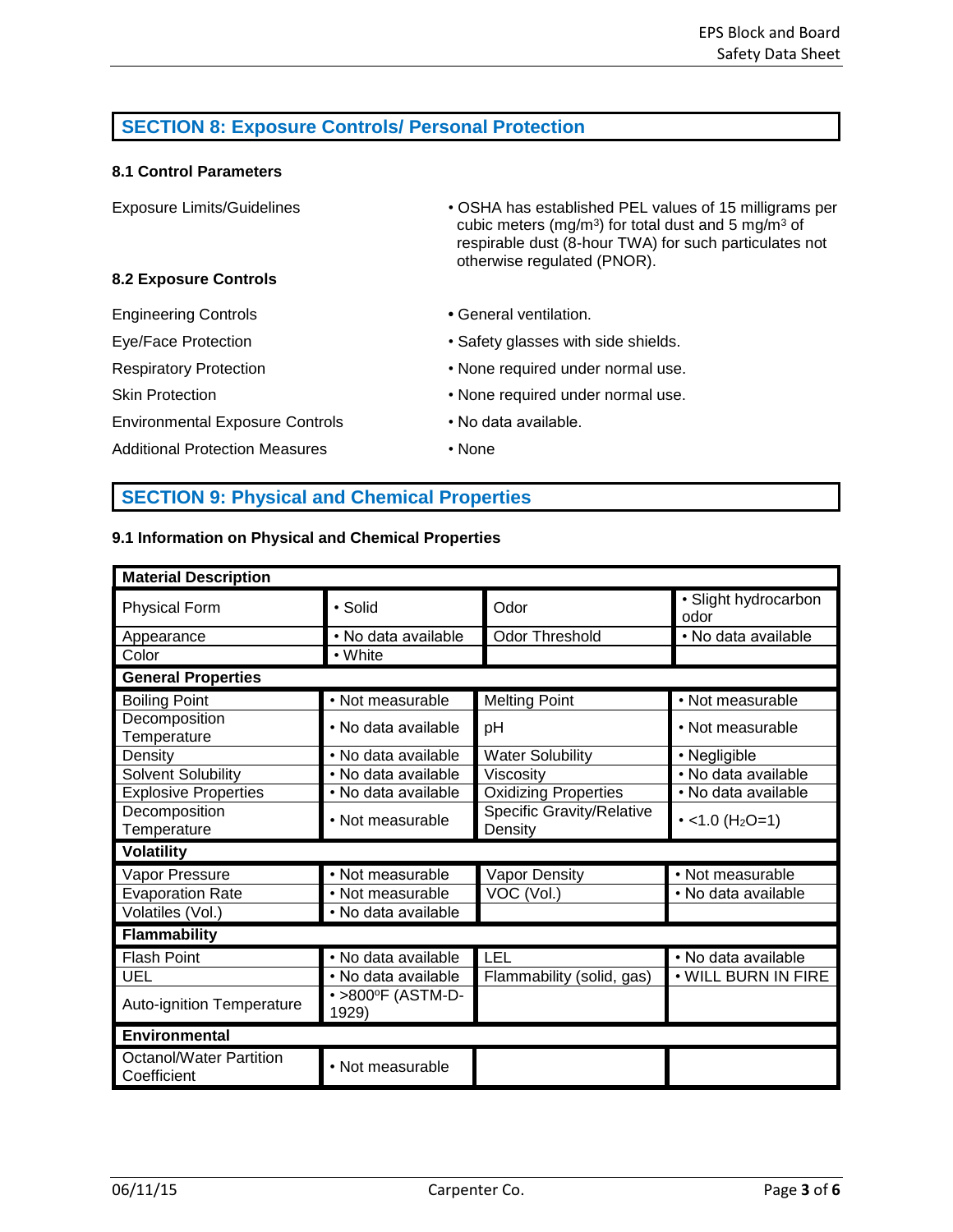## **9.2. Other Information**

No additional information available

# **SECTION 10: Stability and Reactivity**

### **10.1 Reactivity**

No dangerous reaction known under conditions of normal use.

### **10.2 Chemical Stability**

Stable.

## **10.3 Possibility of Hazardous Reactions**

No data available.

## **10.4 Conditions to Avoid**

Heat, sparks and open flames.

### **10.5 Incompatible Materials**

Aromatic solvents, strong oxidizing agents.

### **10.6 Hazardous Decomposition Products**

No data available.

# **SECTION 11: Toxicological Information**

## **11.1 Information on Toxicological Effects**

No data available.

### **11.2 Potential Health Effects**

| <b>Inhalation</b> |                  |                                                                                |
|-------------------|------------------|--------------------------------------------------------------------------------|
|                   | Acute<br>Chronic | • Dust may cause irritation of the nose and throat.<br>• None known.           |
| <b>Skin</b>       |                  |                                                                                |
|                   | Acute            | • Residual amounts of dust or small particulates may cause skin<br>irritation. |
|                   | Chronic          | • None known.                                                                  |
| <b>Eye</b>        |                  |                                                                                |
|                   | Acute            | • Residual amounts of dust or small particulates may cause skin<br>irritation. |
|                   | Chronic          | • None known.                                                                  |
| Ingestion         |                  |                                                                                |
|                   | Acute<br>Chronic | • Not expected to be an ingestion hazard in normal use.<br>• None known.       |

# **SECTION 12: Ecological Information**

## **12.1 Toxicity**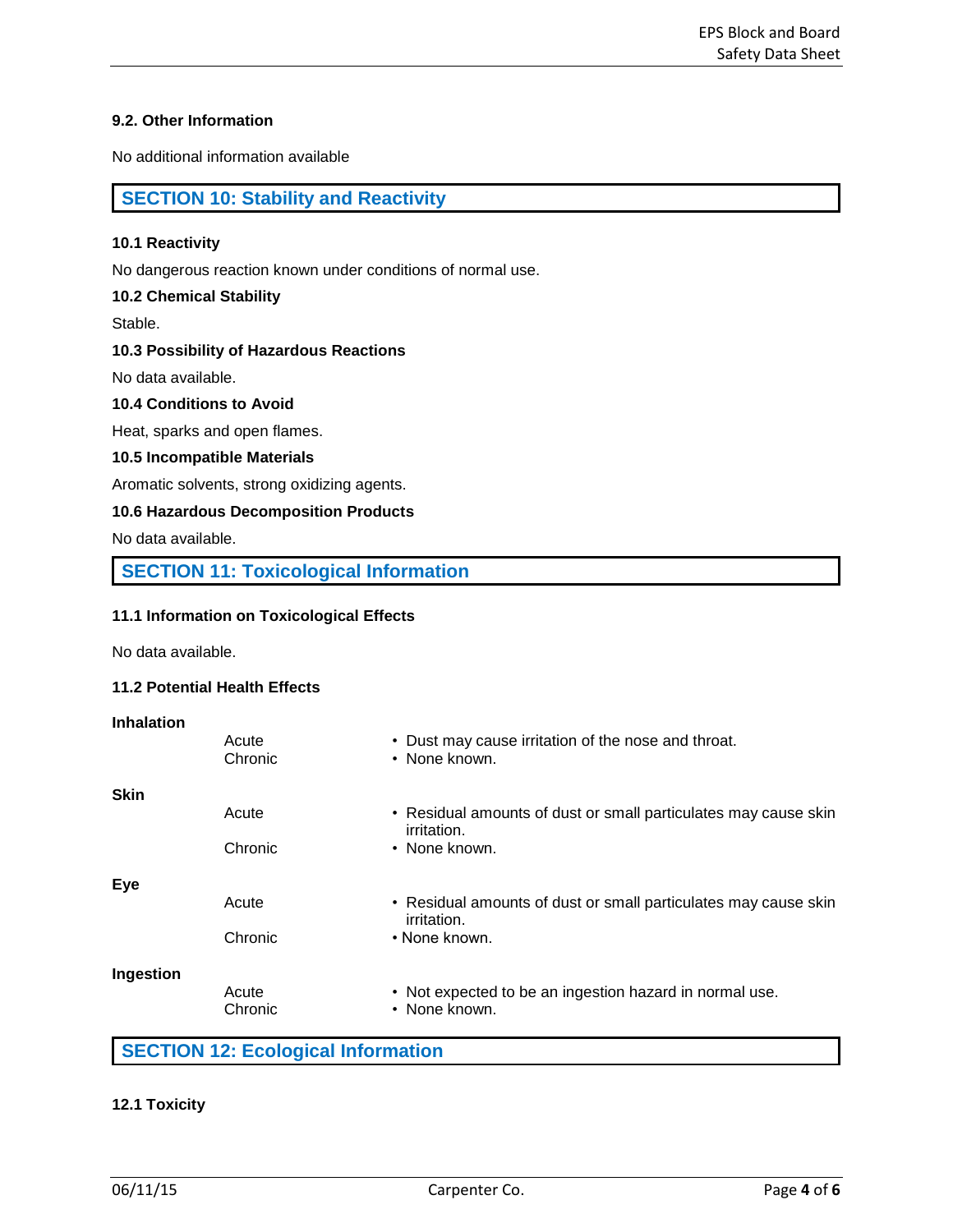No data available

## **12.2 Persistence and Degradability**

No data available

## **12.3 Bioaccumulative Potential**

No data available

## **12.4 Mobility in Soil**

No data available

## **12.5 Other Adverse Effects**

No data available

## **SECTION 13: Disposal Considerations**

## **13.1 Waste Disposal Method**

Treat as normal refuse in accordance with local, State, and Federal regulations.

## **SECTION 14: Transport Information**

## **U.S. DOT**

Not regulated as hazardous for shipment.

## **SECTION 15: Regulatory Information**

### **15.1 Regulatory Status**

**CERCLA Hazardous Substances (40 CFR 302):** None reportable.

**SARA 311/312:** None reportable.

**SARA 313:** None reportable.

### **15.2 US State Regulations**

STATE RIGHT-TO-KNOW: To the best of our knowledge, this product contains no chemical known to the State of California to cause cancer, birth defects, or other reproductive harm. (California Health and Safety Code Section 25249.6).

### **15.3 International Inventories\***

**United States:** All components of this product are listed on, or are exempt from the TSCA inventory.

## **SECTION 16: Other Information**

## **16.1 NFPA RATINGS**

## **NFPA Ratings**

Health: 0 Flammability: 1 Instability: 0